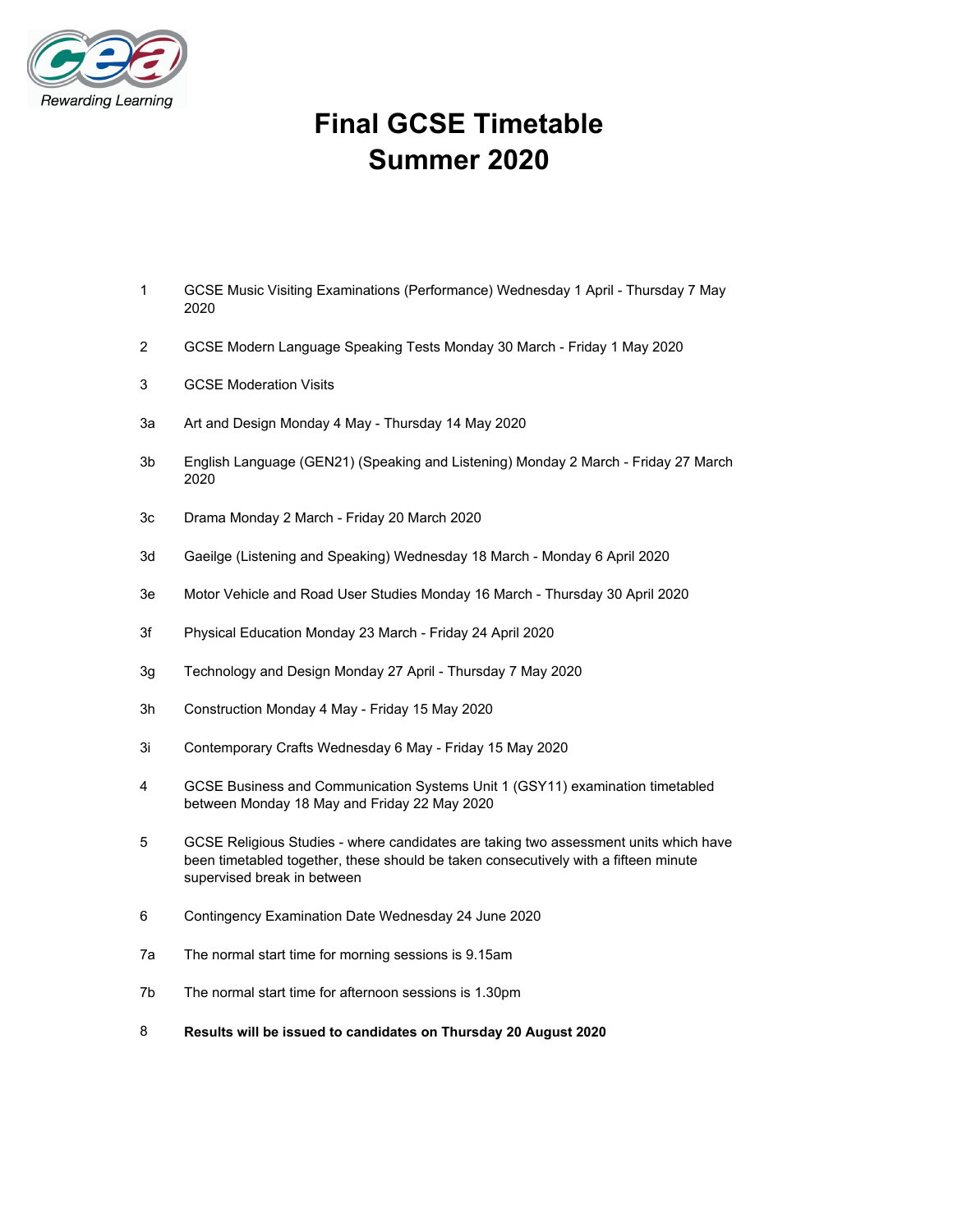

#### **WEEK BEGINNING 4 May 2020**

| <b>Unit</b><br>Code | <b>Subject</b>                                                   | <b>Time</b>                      | <b>Date</b>              | Unit<br>Code | <b>Subject</b>                              | <b>Time</b>   |
|---------------------|------------------------------------------------------------------|----------------------------------|--------------------------|--------------|---------------------------------------------|---------------|
| GEM21               | Engineering and Manufacturing Unit 2 (3hrs)                      | $9:15 - 12:15$                   | Monday 4<br>May          |              |                                             |               |
| GLF21               | LLW Personal Development Unit 2 (1hr)                            | $9:15 - 10:15$                   | Tuesday 5<br>May         | GLF31        | LLW Employability Unit 3 (1hr)              | $1:30 - 2:30$ |
|                     |                                                                  |                                  | Wednesday<br>6 May       | GMR11        | MV & RUS Unit 1 (1hr 45m)                   | $1:30 - 3:15$ |
| GIH31<br>GIH32      | Irish Reading Unit 3 (F) (50m)<br>Irish Reading Unit 3 (H) (1hr) | $9:15 - 10:05$<br>$9:15 - 10:15$ | Thursday 7<br><b>May</b> | GLF11        | LLW Local & Global Citizenship Unit 1 (1hr) | $1:30 - 2:30$ |
|                     |                                                                  |                                  | Friday 8<br><b>May</b>   |              |                                             |               |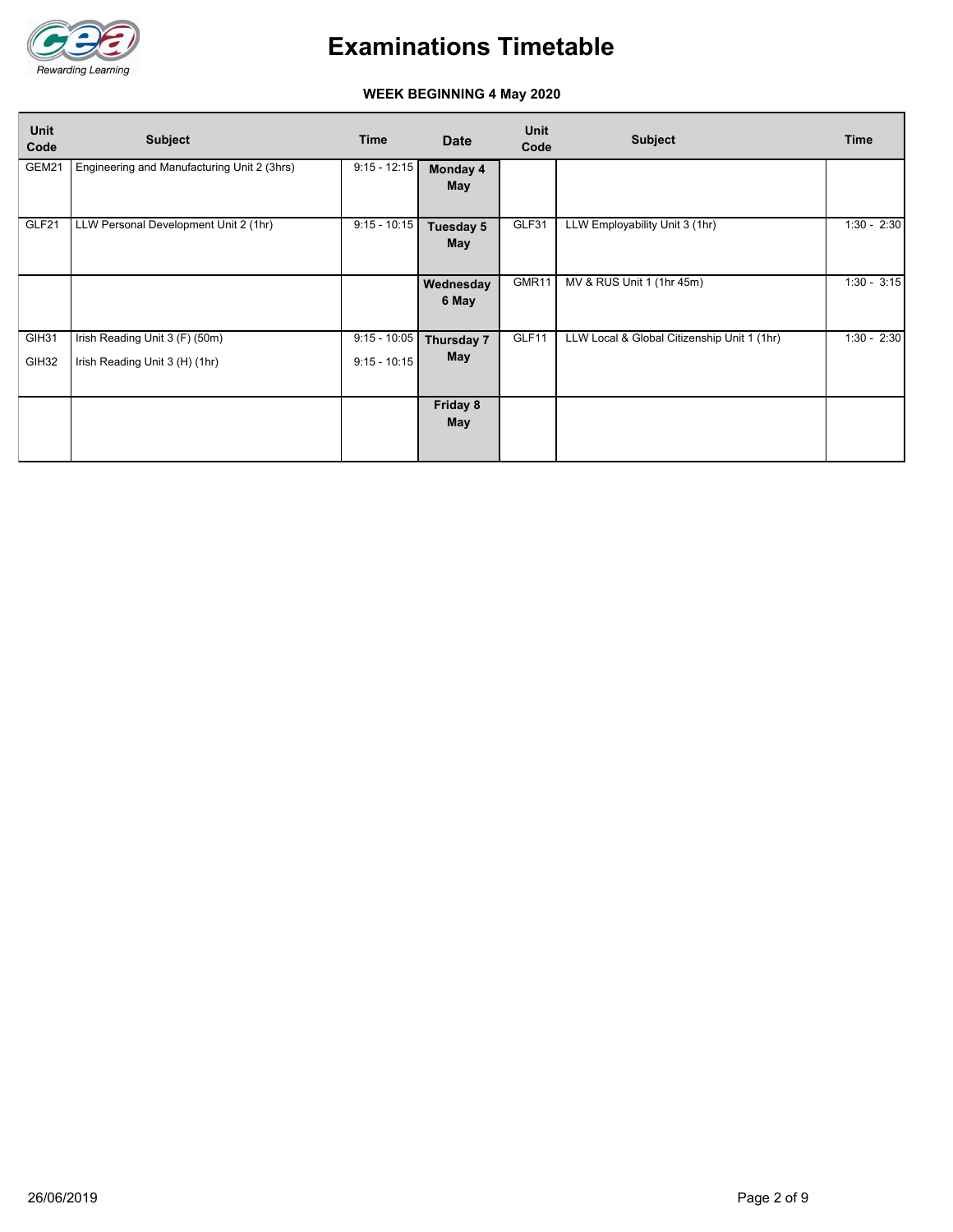

#### **WEEK BEGINNING 11 May 2020**

| <b>Unit</b><br>Code | <b>Subject</b>                      | <b>Time</b>    | Date            | <b>Unit</b><br>Code | <b>Subject</b>                              | <b>Time</b>   |
|---------------------|-------------------------------------|----------------|-----------------|---------------------|---------------------------------------------|---------------|
| GDG11               | Digital Technology Unit 1 (1hr)     | $9:15 - 10:15$ | Monday 11       | GRE11               | Religious Studies Unit 1 (1hr 30m)          | $1:30 - 3:00$ |
|                     |                                     |                | May             | GRE21               | Religious Studies Unit 2 (Opt A) (1hr 30m)  | $1:30 - 3:00$ |
|                     |                                     |                |                 | GRE22               | Religious Studies Unit 2 (Opt B) (1hr 30m)  | $1:30 - 3:00$ |
| GFC31               | French Reading Unit 3 (F) (50m)     | $9:15 - 10:05$ | Tuesday 12      | GDW31               | DAS: Physics Unit 1 (F) (1hr)               | $1:30 - 2:30$ |
| GFC32               | French Reading Unit 3 (H) (1hr)     | $9:15 - 10:15$ | May             | GDW32               | DAS: Physics Unit 1 (H) (1hr)               | $1:30 - 2:30$ |
| GJN31               | Journalism Unit 3 (2hr 15m)         | $9:15 - 11:30$ |                 | GSA31               | SAS: Physics Unit 3 (F) (1hr)               | $1:30 - 2:30$ |
|                     |                                     |                |                 | GSA32               | SAS: Physics Unit 3 (H) (1hr)               | $1:30 - 2:30$ |
| GEL11               | English Literature Unit 1 (1hr 45m) | $9:15 - 11:00$ | Wednesday       | G9771               | P.E. Paper 1 (Health & Performance) (1hr    | $1:30 - 2:45$ |
|                     |                                     |                | 13 May          | GDG21               | 15m)<br>Digital Technology Unit 2 (1hr 30m) | $1:30 - 3:00$ |
|                     |                                     |                |                 | GDG41               | Digital Technology Unit 4 (1hr 30m)         | $1:30 - 3:00$ |
| GDW11               | DAS: Biology Unit 1 (F) (1hr)       | $9:15 - 10:15$ | <b>Thursdav</b> | GIH11               | Irish Listening Unit 1 (F) (35m)            | $1:30 - 2:05$ |
| GDW12               | DAS: Biology Unit 1 (H) (1hr)       | $9:15 - 10:15$ | 14 May          | GIH <sub>12</sub>   | Irish Listening Unit 1 (H) (45m)            | $1:30 - 2:15$ |
| GSA11               | SAS: Biology Unit 1 (F) (1hr)       | $9:15 - 10:15$ |                 |                     |                                             |               |
| GSA <sub>12</sub>   | SAS: Biology Unit 1 (H) (1hr)       | $9:15 - 10:15$ |                 |                     |                                             |               |
| GFC11               | French Listening Unit 1 (F) (35m)   | $9:15 - 9:50$  | Friday 15       | GGY11               | Geography Unit 1 (1hr 30m)                  | $1:30 - 3:00$ |
| GFC12               | French Listening Unit 1 (H) (45m)   | $9:15 - 10:00$ | May             |                     |                                             |               |
|                     |                                     |                |                 |                     |                                             |               |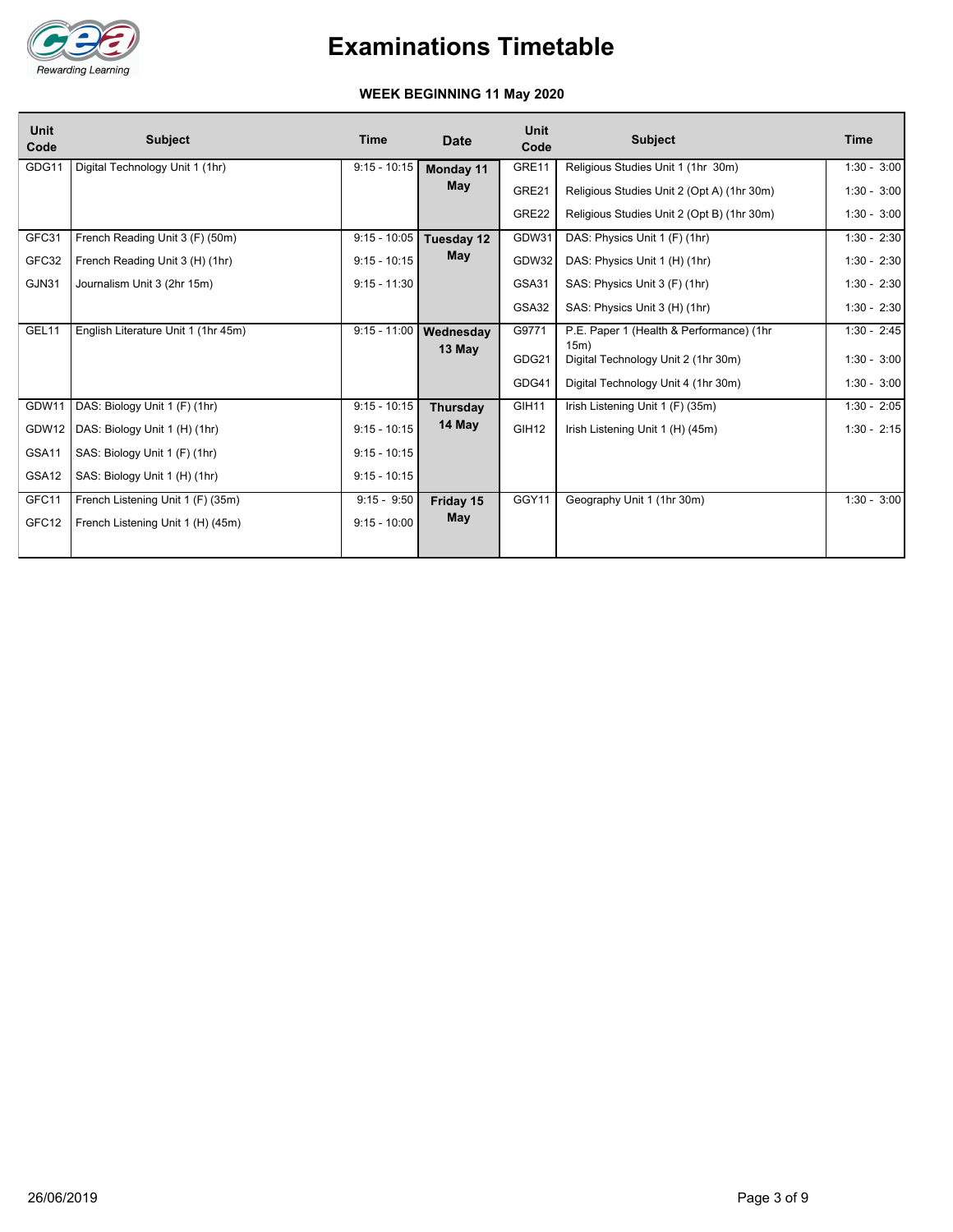

#### **WEEK BEGINNING 18 May 2020**

| $9:15 - 10:45$<br>G9263<br>Drama Paper 1 (1hr 30m)<br><b>GIH41</b><br>Irish Writing Unit 4 (F) (1hr)<br>Monday 18<br><b>May</b><br>GIH42<br>G9772<br>P.E. Paper 2 (Performance) (1hr 15m)<br>$9:15 - 10:30$<br>Irish Writing Unit 4 (H) (1hr 15m)<br>Mathematics Unit 1 (F) (1hr 45m)<br>$9:15 - 11:00$<br>GRE31<br>GMC11<br>Religious Studies Unit 3 (1hr 30m)<br>Tuesday 19<br><b>May</b><br>GRE41<br>GMC21<br>$9:15 - 11:00$<br>Mathematics Unit 2 (F) (1hr 45m)<br>Religious Studies Unit 4 (1hr 30m)<br>GRE51<br>GMC31<br>$9:15 - 11:15$<br>Mathematics Unit 3 (H) (2hrs)<br>Religious Studies Unit 5 (1hr 30m)<br>GMC41<br>$9:15 - 11:15$<br>Mathematics Unit 4 (H) (2hrs)<br>GDW21<br>GFC41<br>$9:15 - 10:15$<br>DAS: Chemistry Unit 1 (F) (1hr)<br>French Writing Unit 4 (F) (1hr)<br>Wednesday<br>20 May<br>GFC42<br>$9:15 - 10:30$<br>GDW22<br>French Writing Unit 4 (H) (1hr 15m)<br>DAS: Chemistry Unit 1 (H) (1hr)<br>GSA21<br>GLE <sub>11</sub><br>$9:15 - 10:45$<br>Leisure, Travel & Tourism Unit 1 (1hr 30m)<br>SAS: Chemistry Unit 2 (F) (1hr)<br>GSA22<br>SAS: Chemistry Unit 2 (H) (1hr)<br>GBU11<br>$9:15 - 10:45$<br>GRE61<br>Business Studies Unit 1 (1hr 30m)<br>Religious Studies Unit 6 (1hr 30m)<br><b>Thursday</b><br>21 May | <b>Unit</b><br>Code | <b>Subject</b> | Time | <b>Date</b> | <b>Unit</b><br>Code | <b>Subject</b> | Time          |
|----------------------------------------------------------------------------------------------------------------------------------------------------------------------------------------------------------------------------------------------------------------------------------------------------------------------------------------------------------------------------------------------------------------------------------------------------------------------------------------------------------------------------------------------------------------------------------------------------------------------------------------------------------------------------------------------------------------------------------------------------------------------------------------------------------------------------------------------------------------------------------------------------------------------------------------------------------------------------------------------------------------------------------------------------------------------------------------------------------------------------------------------------------------------------------------------------------------------------------------------------------|---------------------|----------------|------|-------------|---------------------|----------------|---------------|
|                                                                                                                                                                                                                                                                                                                                                                                                                                                                                                                                                                                                                                                                                                                                                                                                                                                                                                                                                                                                                                                                                                                                                                                                                                                          |                     |                |      |             |                     |                | $1:30 - 2:30$ |
|                                                                                                                                                                                                                                                                                                                                                                                                                                                                                                                                                                                                                                                                                                                                                                                                                                                                                                                                                                                                                                                                                                                                                                                                                                                          |                     |                |      |             |                     |                | $1:30 - 2:45$ |
|                                                                                                                                                                                                                                                                                                                                                                                                                                                                                                                                                                                                                                                                                                                                                                                                                                                                                                                                                                                                                                                                                                                                                                                                                                                          |                     |                |      |             |                     |                | $1:30 - 3:00$ |
|                                                                                                                                                                                                                                                                                                                                                                                                                                                                                                                                                                                                                                                                                                                                                                                                                                                                                                                                                                                                                                                                                                                                                                                                                                                          |                     |                |      |             |                     |                | $1:30 - 3:00$ |
|                                                                                                                                                                                                                                                                                                                                                                                                                                                                                                                                                                                                                                                                                                                                                                                                                                                                                                                                                                                                                                                                                                                                                                                                                                                          |                     |                |      |             |                     |                | $1:30 - 3:00$ |
|                                                                                                                                                                                                                                                                                                                                                                                                                                                                                                                                                                                                                                                                                                                                                                                                                                                                                                                                                                                                                                                                                                                                                                                                                                                          |                     |                |      |             |                     |                |               |
|                                                                                                                                                                                                                                                                                                                                                                                                                                                                                                                                                                                                                                                                                                                                                                                                                                                                                                                                                                                                                                                                                                                                                                                                                                                          |                     |                |      |             |                     |                | $1:30 - 2:30$ |
|                                                                                                                                                                                                                                                                                                                                                                                                                                                                                                                                                                                                                                                                                                                                                                                                                                                                                                                                                                                                                                                                                                                                                                                                                                                          |                     |                |      |             |                     |                | $1:30 - 2:30$ |
|                                                                                                                                                                                                                                                                                                                                                                                                                                                                                                                                                                                                                                                                                                                                                                                                                                                                                                                                                                                                                                                                                                                                                                                                                                                          |                     |                |      |             |                     |                | $1:30 - 2:30$ |
|                                                                                                                                                                                                                                                                                                                                                                                                                                                                                                                                                                                                                                                                                                                                                                                                                                                                                                                                                                                                                                                                                                                                                                                                                                                          |                     |                |      |             |                     |                | $1:30 - 2:30$ |
|                                                                                                                                                                                                                                                                                                                                                                                                                                                                                                                                                                                                                                                                                                                                                                                                                                                                                                                                                                                                                                                                                                                                                                                                                                                          |                     |                |      |             |                     |                | $1:30 - 3:00$ |
|                                                                                                                                                                                                                                                                                                                                                                                                                                                                                                                                                                                                                                                                                                                                                                                                                                                                                                                                                                                                                                                                                                                                                                                                                                                          |                     |                |      |             |                     |                |               |
| GEL21<br>$9:15 - 11:15$<br>G9281<br>English Literature Unit 2 (Drama/Poetry) (2hrs)<br>Economics Paper 1 (1hr 45m)<br>Friday 22                                                                                                                                                                                                                                                                                                                                                                                                                                                                                                                                                                                                                                                                                                                                                                                                                                                                                                                                                                                                                                                                                                                          |                     |                |      |             |                     |                | $1:30 - 3:15$ |
| May<br>GLE21<br>Leisure, Travel & Tourism Unit 2 (1hr 30m)                                                                                                                                                                                                                                                                                                                                                                                                                                                                                                                                                                                                                                                                                                                                                                                                                                                                                                                                                                                                                                                                                                                                                                                               |                     |                |      |             |                     |                | $1:30 - 3:00$ |
| GTY11<br>Technology & Design Unit 1 (1hr 30m)                                                                                                                                                                                                                                                                                                                                                                                                                                                                                                                                                                                                                                                                                                                                                                                                                                                                                                                                                                                                                                                                                                                                                                                                            |                     |                |      |             |                     |                | $1:30 - 3:00$ |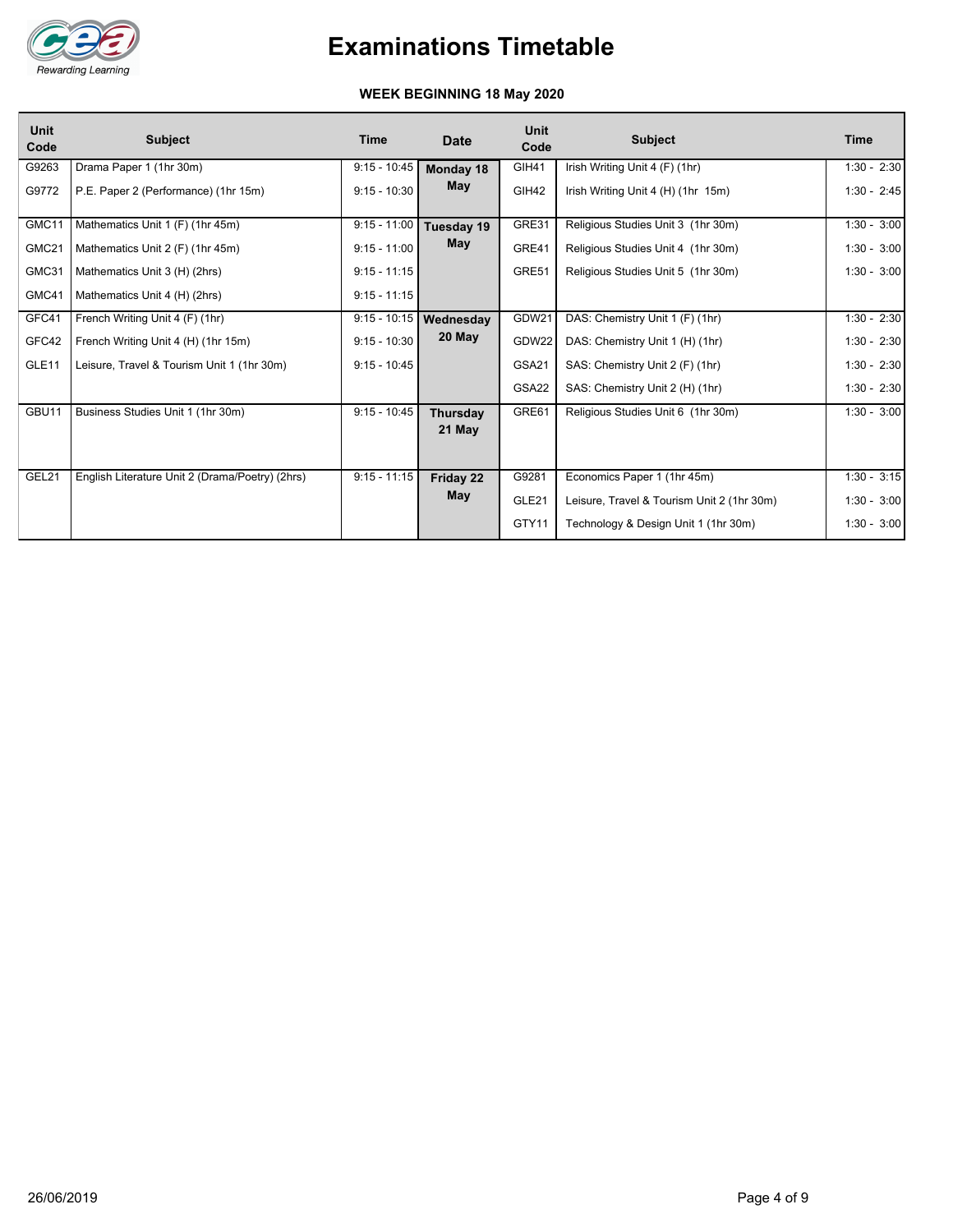

#### **WEEK BEGINNING 25 May 2020**

| <b>Unit</b><br>Code | <b>Subject</b>                                   | <b>Time</b>    | <b>Date</b>                      | Unit<br>Code | <b>Subject</b>                             | <b>Time</b>   |
|---------------------|--------------------------------------------------|----------------|----------------------------------|--------------|--------------------------------------------|---------------|
|                     |                                                  |                | Monday 25<br>May                 |              |                                            |               |
| GSH31               | Spanish Reading Unit 3 (F) (50m)                 | $9:15 - 10:05$ | Tuesday 26                       | GBL11        | Biology Unit 1 (F) (1hr 15m)               | $1:30 - 2:45$ |
| GSH32               | Spanish Reading Unit 3 (H) (1hr)                 | $9:15 - 10:15$ | May                              | GBL12        | Biology Unit 1 (H) (1hr 15m)               | $1:30 - 2:45$ |
|                     |                                                  |                |                                  | GSA42        | SAS: Unit 4 Practical Theory (F) (1hr)     | $1:30 - 2:30$ |
|                     |                                                  |                |                                  | GSA44        | SAS: Unit 4 Practical Theory (H) (1hr 15m) | $1:30 - 2:45$ |
| GHR11               | History Unit 1 (1hr 45m)                         |                | 9:15 - 11:00 Wednesday<br>27 May | G9574        | Gaeilge Reading (1hr 30m)                  | $1:30 - 3:00$ |
| GAR11               | Agriculture & Land Use Unit 1 (1hr 15m)          | $9:15 - 10:30$ | <b>Thursday</b>                  | GCM11        | Chemistry Unit 1 (F) (1hr)                 | $1:30 - 2:30$ |
| GAU11               | Agriculture & Land Use Unit 1 (NEW) (1hr<br>15m) | $9:15 - 10:30$ | 28 May                           | GCM12        | Chemistry Unit 1 (H) (1hr 15m)             | $1:30 - 2:45$ |
| GGR31               | German Reading Unit 3 (F) (50m)                  | $9:15 - 10:05$ |                                  |              |                                            |               |
| GGR32               | German Reading Unit 3 (H) (1hr)                  | $9:15 - 10:15$ |                                  |              |                                            |               |
| GRE81               | Religious Studies Unit 8 (1hr 30m)               | $9:15 - 10:45$ |                                  |              |                                            |               |
| GRE91               | Religious Studies Unit 9 (1hr 30m)               | $9:15 - 10:45$ |                                  |              |                                            |               |
| GEN11               | English Language Unit 1 (1hr 45m)                | $9:15 - 11:00$ | Friday 29<br>May                 |              |                                            |               |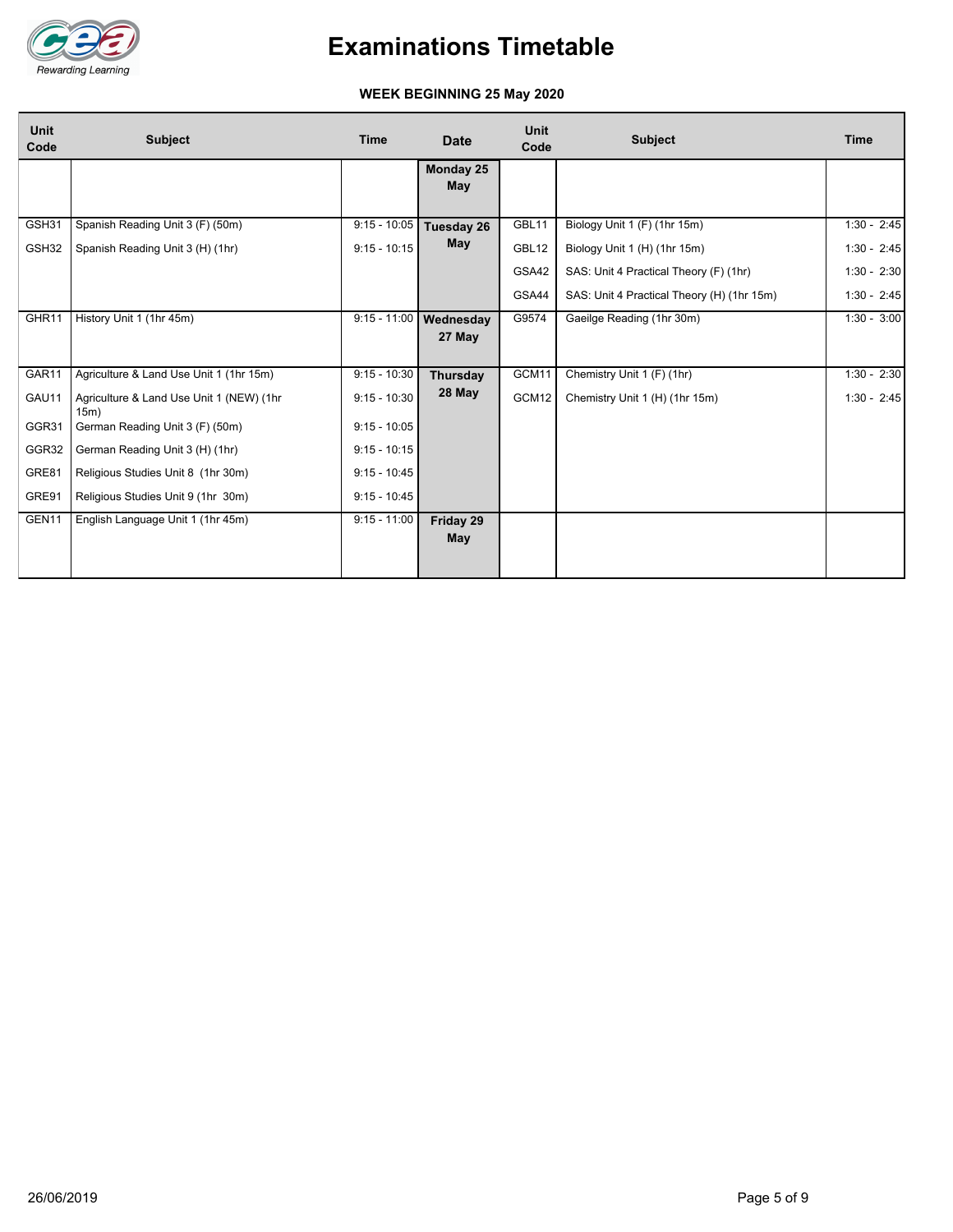

#### **WEEK BEGINNING 1 June 2020**

| <b>Unit</b><br>Code | <b>Subject</b>                            | <b>Time</b>     | <b>Date</b>      | Unit<br>Code      | <b>Subject</b>                                   | <b>Time</b>   |
|---------------------|-------------------------------------------|-----------------|------------------|-------------------|--------------------------------------------------|---------------|
| GHR <sub>21</sub>   | History Unit 2 (1hr 15m)                  | $9:15 - 10:30$  | Monday 1<br>June | G9282             | Economics Paper 2 (1hr 15m)                      | $1:30 - 2:45$ |
| GPY11               | Physics Unit 1 (F) (1hr 15m)              | $9:15 - 10:30$  | Tuesday 2        | GRE71             | Religious Studies Unit 7 (1hr 30m)               | $1:30 - 3:00$ |
| GPY12               | Physics Unit 1 (H) (1hr 30m)              | $9:15 - 10:45$  | June             |                   |                                                  |               |
| GSH11               | Spanish Listening Unit 1 (F) (35m)        | $9:15 - 9:50$   |                  |                   |                                                  |               |
| GSH12               | Spanish Listening Unit 1 (H) (45m)        | $9:15 - 10:00$  |                  |                   |                                                  |               |
| G9531               | Moving Image Arts Comp 1 (1hr 30m)        | $9:15 - 10:45$  | <b>Wednesday</b> | GGY21             | Geography Unit 2 (1hr 30m)                       | $1:30 - 3:00$ |
| GGR11               | German Listening Unit 1 (F) (35m)         | $9:15 - 9:50$   | 3 June           |                   |                                                  |               |
| GGR12               | German Listening Unit 1 (H) (45m)         | $9:15 - 10:00$  |                  |                   |                                                  |               |
| GHL11               | Health & Social Care Unit 1 (1hr 30m)     | $9:15 - 10:45$  |                  |                   |                                                  |               |
| GMC51               | Mathematics Unit 5 Non-Calc (F) (1hr)     | $9:15 - 10:15$  | Thursday 4       | GGP11             | Government & Politics Unit 1 (1hr 30m)           | $1:30 - 3:00$ |
| GMC52               | Mathematics Unit 5 Calc (F) (1hr)         | $10:45 - 11:45$ | June             |                   |                                                  |               |
| GMC61               | Mathematics Unit 6 Non-Calc (F) (1hr)     | $9:15 - 10:15$  |                  |                   |                                                  |               |
| GMC62               | Mathematics Unit 6 Calc (F) (1hr)         | 10:45 - 11:45   |                  |                   |                                                  |               |
| GMC71               | Mathematics Unit 7 Non-Calc (H) (1hr 15m) | $9:15 - 10:30$  |                  |                   |                                                  |               |
| GMC72               | Mathematics Unit 7 Calc (H) (1hr 15m)     | $10:45 - 12:00$ |                  |                   |                                                  |               |
| GMC81               | Mathematics Unit 8 Non-Calc (H) (1hr 15m) | $9:15 - 10:30$  |                  |                   |                                                  |               |
| GMC82               | Mathematics Unit 8 Calc (H) (1hr 15m)     | 10:45 - 12:00   |                  |                   |                                                  |               |
| GEN41               | English Language Unit 4 (1hr 45m)         | $9:15 - 11:00$  | Friday 5         | GAR <sub>21</sub> | Agriculture & Land Use Unit 2 (1hr 15m)          | $1:30 - 2:45$ |
|                     |                                           |                 | June             | GAU21             | Agriculture & Land Use Unit 2 (NEW) (1hr<br>15m) | $1:30 - 2:45$ |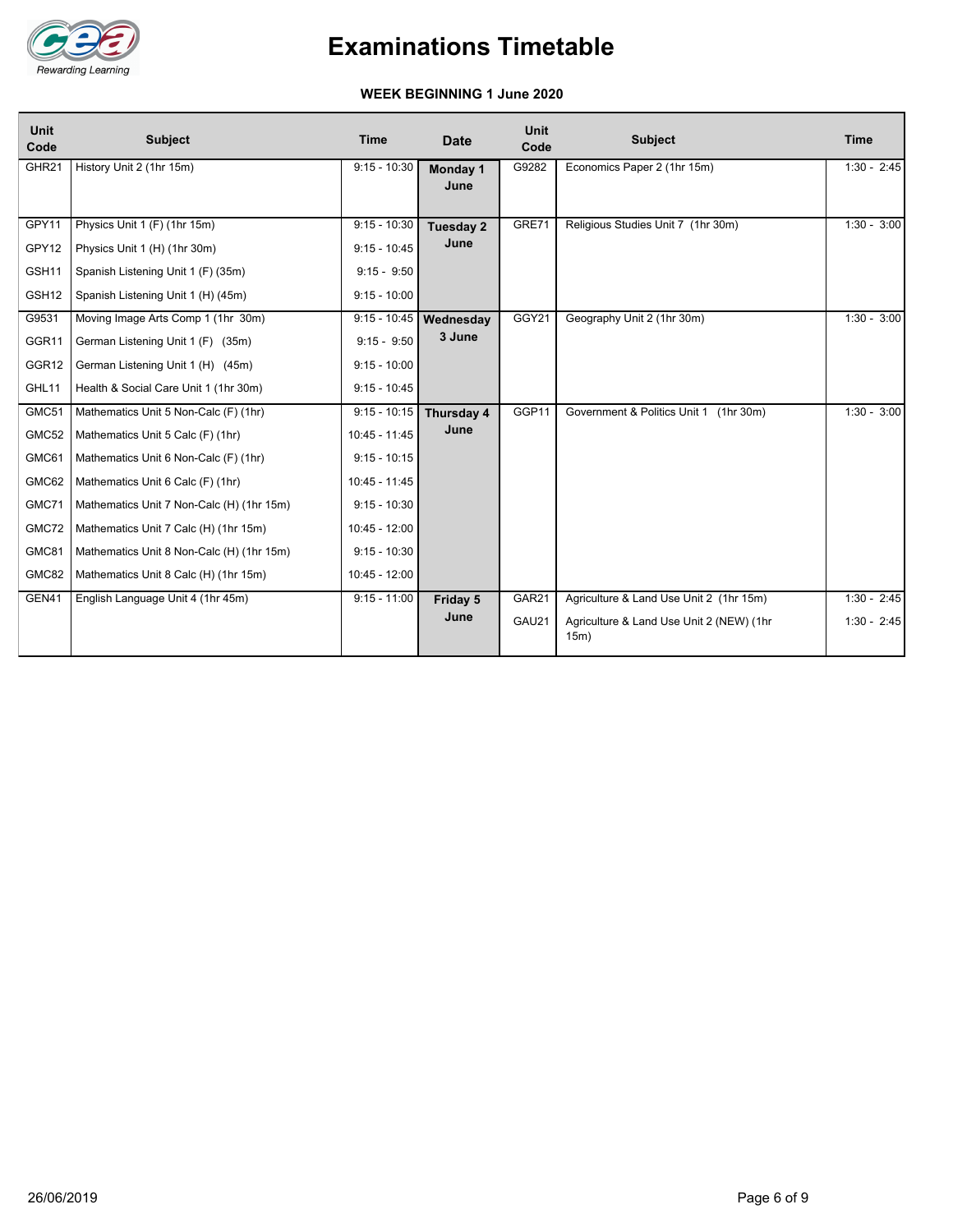

#### **WEEK BEGINNING 8 June 2020**

| <b>Unit</b><br>Code | <b>Subject</b>                              | <b>Time</b>     | <b>Date</b>     | Unit<br>Code      | <b>Subject</b>                       | <b>Time</b>   |
|---------------------|---------------------------------------------|-----------------|-----------------|-------------------|--------------------------------------|---------------|
| GBL21               | Biology Unit 2 (F) (1hr 30m)                | $9:15 - 10:45$  | <b>Monday 8</b> | GCD11             | Child Development Unit 1 (1hr 15m)   | $1:30 - 2:45$ |
| GBL22               | Biology Unit 2 (H) (1hr 30m)                | $9:15 - 10:45$  | June            | GCN11             | Construction & BE Unit 1 (1hr)       | $1:30 - 2:30$ |
| GDW41               | DAS: Biology Unit 2 (F) (1hr 15m)           | $9:15 - 10:30$  |                 |                   |                                      |               |
| GDW42               | DAS: Biology Unit 2 (H) (1hr 15m)           | $9:15 - 10:30$  |                 |                   |                                      |               |
| GDW72               | DAS: Biology Practical Theory (F) (30m)     | $10:45 - 11:15$ |                 |                   |                                      |               |
| GDW76               | DAS: Biology Practical Theory (H) (30m)     | $10:45 - 11:15$ |                 |                   |                                      |               |
| GBU21               | Business Studies Unit 2 (1hr 30m)           | $9:15 - 10:45$  | Tuesday 9       | G9521             | Food and Nutrition Paper 1 (2hrs)    | $1:30 - 3:30$ |
| GSH41               | Spanish Writing Unit 4 (F) (1hr)            | $9:15 - 10:15$  | June            | G9713             | Music Component 3 (1hr 30m)          | $1:30 - 3:00$ |
| GSH42               | Spanish Writing Unit 4 (H) (1hr 15m)        | $9:15 - 10:30$  |                 |                   |                                      |               |
| GCM21               | Chemistry Unit 2 (F) (1hr 15m)              | $9:15 - 10:30$  | Wednesday       | G9575             | Gaeilge Writing (1hr 30m)            | $1:30 - 3:00$ |
| GCM22               | Chemistry Unit 2 (H) (1hr 30m)              | $9:15 - 10:45$  | 10 June         | GPT11             | Hospitality Unit 1 (1hr)             | $1:30 - 2:30$ |
| GDW51               | DAS: Chemistry Unit 2 (F) (1hr 15m)         | $9:15 - 10:30$  |                 |                   |                                      |               |
| GDW52               | DAS: Chemistry Unit 2 (H) (1hr 15m)         | $9:15 - 10:30$  |                 |                   |                                      |               |
| GDW73               | DAS: Chemistry Practical Theory (F) (30m)   | $10:45 - 11:15$ |                 |                   |                                      |               |
| GDW77               | DAS: Chemistry Practical Theory (H) (30m)   | $10:45 - 11:15$ |                 |                   |                                      |               |
| GEM31               | Engineering and Manufacturing Unit 3 (2hrs) | $9:15 - 11:15$  | <b>Thursday</b> | GCD21             | Child Development Unit 2 (1hr 15m)   | $1:30 - 2:45$ |
| GGY31               | Geography Unit 3 (1hr)                      | $9:15 - 10:15$  | 11 June         | GST11             | Statistics Unit 1 (F) (1hr 30m)      | $1:30 - 3:00$ |
|                     |                                             |                 |                 | GST <sub>12</sub> | Statistics Unit 1 (H) (2hrs)         | $1:30 - 3:30$ |
| GDW61               | DAS: Physics Unit 2 (F) (1hr 15m)           | $9:15 - 10:30$  | Friday 12       | GTY21             | Tech & Design Unit 2 Opt A (1hr 30m) | $1:30 - 3:00$ |
| GDW62               | DAS: Physics Unit 2 (H) (1hr 15m)           | $9:15 - 10:30$  | June            | GTY22             | Tech & Design Unit 2 Opt B (1hr 30m) | $1:30 - 3:00$ |
| GDW74               | DAS: Physics Practical Theory (F) (30m)     | $10:45 - 11:15$ |                 | GTY23             | Tech & Design Unit 2 Opt C (1hr 30m) | $1:30 - 3:00$ |
| GDW78               | DAS: Physics Practical Theory (H) (30m)     | $10:45 - 11:15$ |                 |                   |                                      |               |
| GPY21               | Physics Unit 2 (F) (1hr 15m)                | $9:15 - 10:30$  |                 |                   |                                      |               |
| GPY22               | Physics Unit 2 (H) (1hr 30m)                | $9:15 - 10:45$  |                 |                   |                                      |               |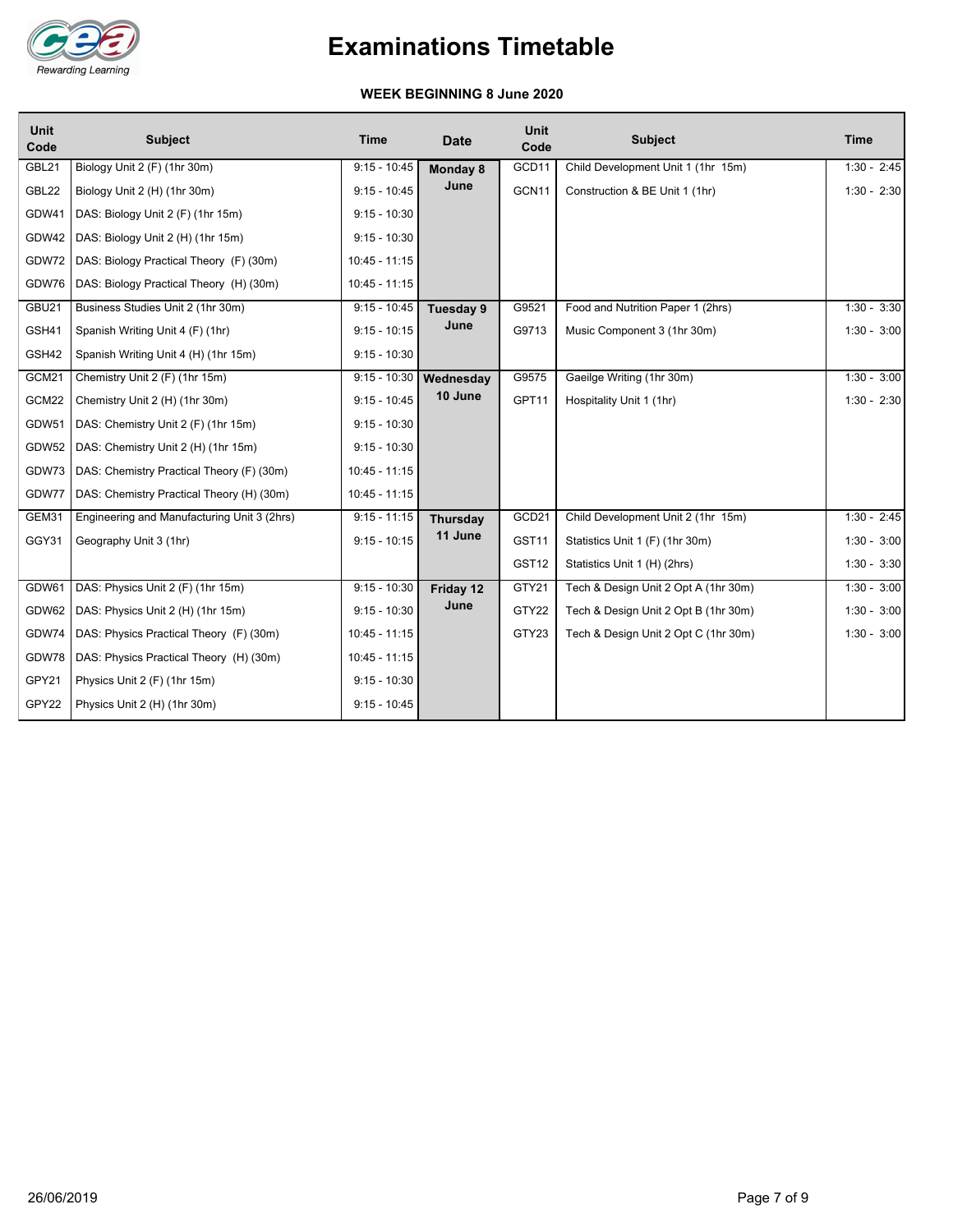

#### **WEEK BEGINNING 15 June 2020**

| <b>Unit</b><br>Code | <b>Subject</b>                                   | Time           | <b>Date</b>              | <b>Unit</b><br>Code | <b>Subject</b>                                | Time          |
|---------------------|--------------------------------------------------|----------------|--------------------------|---------------------|-----------------------------------------------|---------------|
| GGR41               | German Writing Unit 4 (F)(1hr)                   | $9:15 - 10:15$ | Monday 15                | GFM11               | Further Maths Unit 1 (2hrs)                   | $1:30 - 3:30$ |
| GGR42               | German Writing Unit 4 (H)(1hr 15m)               | $9:15 - 10:30$ | June                     |                     |                                               |               |
| GST21               | Statistics Unit 2 (F) (1hr 30m)                  | $9:15 - 10:45$ |                          |                     |                                               |               |
| GST22               | Statistics Unit 2 (H) (2hrs)                     | $9:15 - 11:15$ |                          |                     |                                               |               |
| GSY21               | Business & Communication Systems Unit 2<br>(1hr) | $9:15 - 10:15$ |                          |                     |                                               |               |
| GCN21               | Construction & BE Unit 2 (1hr 30m)               | $9:15 - 10:45$ | Tuesday 16               | GFM21               | Further Maths Unit 2 (1hr)                    | $1:30 - 2:30$ |
| GGP21               | Government and Politics Unit 2 (1hr 30m)         | $9:15 - 10:45$ | June                     | GPT21               | Hospitality Unit 2 (1hr)                      | $1:30 - 2:30$ |
| GBL32               | Biology Unit 3 Practical Theory (F) (1hr)        |                | $9:15 - 10:15$ Wednesday | GFM31               | Further Maths Unit 3 (1hr)                    | $1:30 - 2:30$ |
| GBL34               | Biology Unit 3 Practical Theory (H) (1hr)        | $9:15 - 10:15$ | 17 June                  |                     |                                               |               |
| GFM41               | Further Maths Unit 4 (1hr)                       | $9:15 - 10:15$ | Thursday                 | GPY32               | Physics Unit 3 Practical Theory (F) (1hr)     | $1:30 - 2:30$ |
|                     |                                                  |                | 18 June                  | GPY34               | Physics Unit 3 Practical Theory (H) (1hr 15m) | $1:30 - 2:45$ |
| GCM32               | Chemistry Unit 3 Practical Theory (F) (1hr)      | $9:15 - 10:15$ | Friday 19                |                     |                                               |               |
| GCM34               | Chemistry Unit 3 Practical Theory (H) (1hr)      | $9:15 - 10:15$ | June                     |                     |                                               |               |
|                     |                                                  |                |                          |                     |                                               |               |